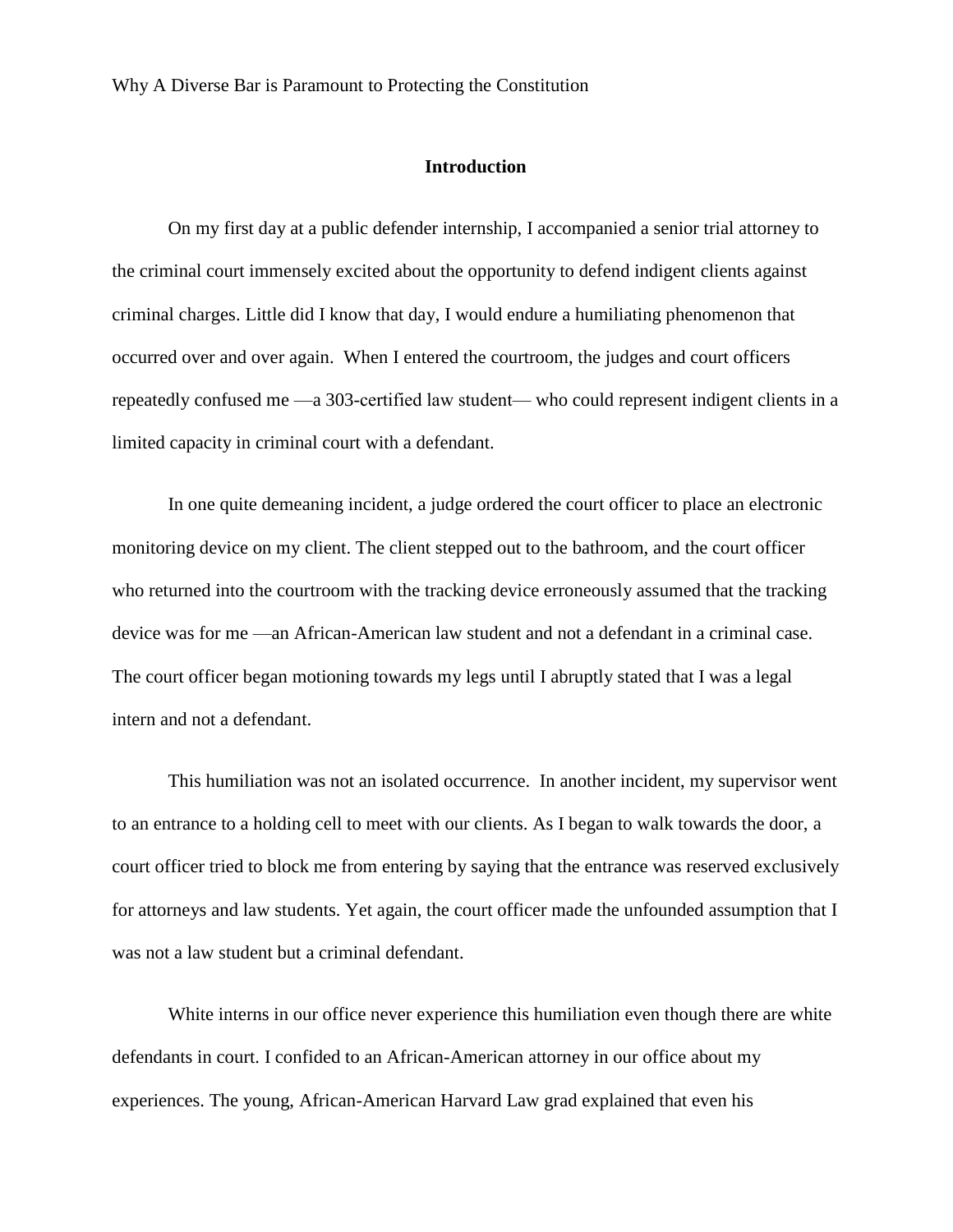impeccable credentials did not prevent him from experiencing the same humiliating treatment. He said judges and court officers often mistook him for a criminal defendant. Sadly, it was something many African-American attorneys must grow accustomed too.

I began to research this, and it is called "Lawyering while black."<sup>1</sup> A news story from Maryland highlighted an incident where the client of African-American Attorney Rashad James did not show up for a hearing.<sup>2</sup> The deputy sheriff apprehended Attorney James after mistaking him for his client.<sup>3</sup>When Attorney James explained he was the attorney, the deputy sheriff did not believe him and refused to release him.<sup>4</sup> Upon release, James filed a civil complaint, his attorney, Chelsea J. Crawford explained:

"If Mr. James were white, this would not have happened. He would have walked out of that courtroom without question about who he was and who he was representing."<sup>5</sup>

I began to think: If I, as an African-American law student and attorneys, could be repeatedly confused for a criminal defendant, then just how strong are constitutional protections protecting the presumption of innocence for actual African-Americans who have criminal charges?

#### **What is Diversity in Bar?**

To fully understand the importance of a diverse bar requires a working definition of "diversity." A diverse bar cannot merely be defined as bringing more people of color attorneys to a law firm, having more judges of color, or having more prosecutors of color. This may be a necessary condition but it is certainly not a sufficient one. Why? Attorney Zulu Ali, an African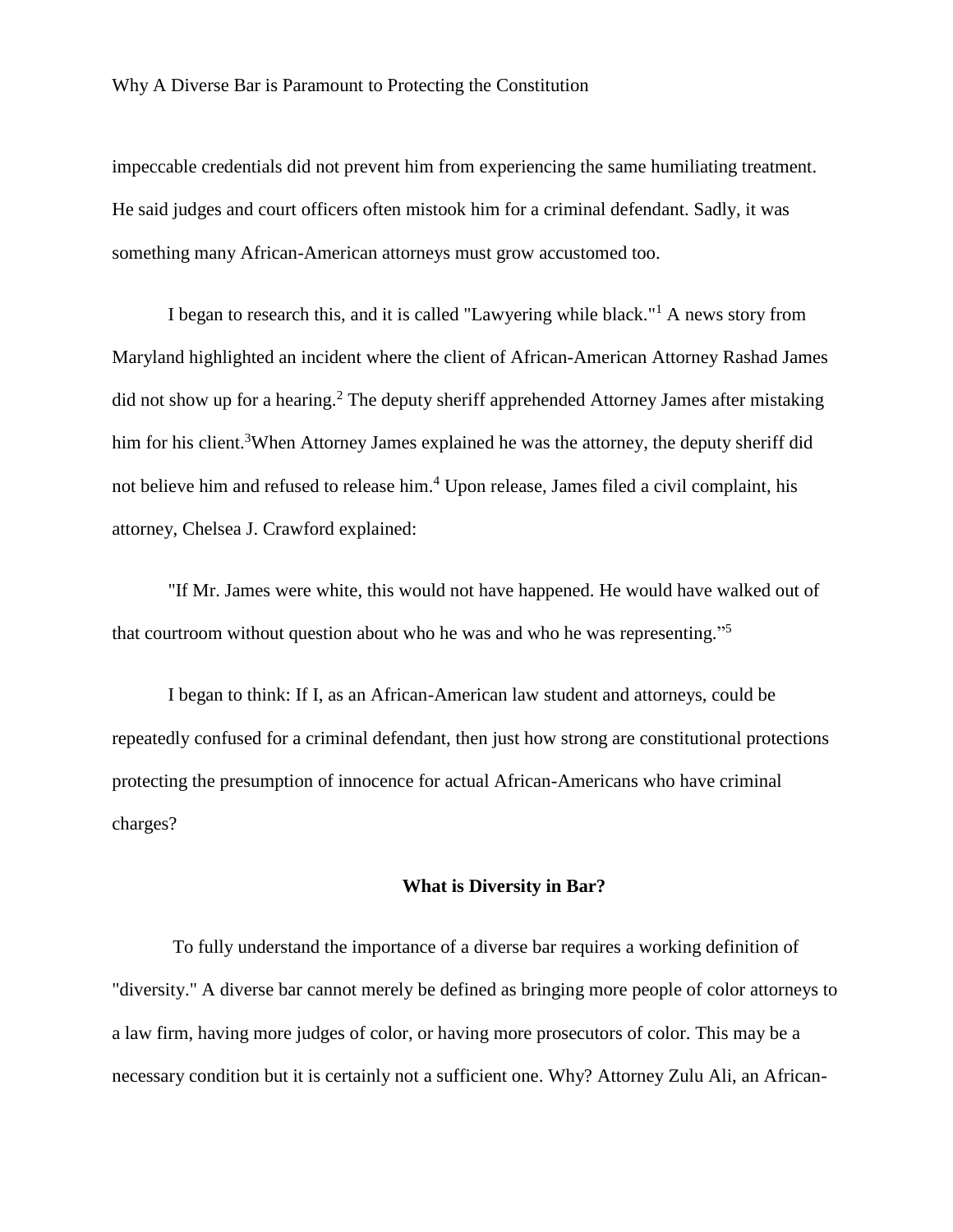American criminal defense attorney explains in a talk titled *The Cost of Being a Black Lawyer*: "There are a lot of attorneys of different walks of life but considering that many of what occurs in the justice system hasn't changed. How can so many people come from these communities and go out there and get involved but you don't see a more expansive change… If you're an African American who comes from the inner-cities… and you sit up there, and you have a robe, and everyone says "He's a Black Judge," but you don't see any changes, what does it matter?" <sup>6</sup>

Indeed, what matters is actively seeking to change and eradicate the social conditions and legacy fostered by hundreds of years of slavery, Black Codes, Jim Crow Laws, and de'facto structural racism in the form of blockbusting, redlining, and predatory lending. True diversity entails developing higher consciousness and awareness of how the law has historically been utilized to marginalize specific populations, deny them their humanity, and it entails being firmly committed to legal strategies and tactics to rectify the on-going legacy that these injustices created.

When we discuss working towards a "diverse bar," it must be remembered that for a significant period of American history, not only could African-Americans not be lawyers but the Supreme Court, the highest court in the land ruled that African-Americans could not even file lawsuits. In the infamous case of *Scott v. Sandford*, 60 U.S. 19 How. 393 393 (1856)., The Supreme Court held that African-Americans "had no rights which the white man was bound to respect; and that the Negro might justly and lawfully be reduced to slavery for his benefit. He was bought and sold and treated as an ordinary article of merchandise and traffic, whenever a profit could be made by it."<sup>7</sup> The court held that the 'All men are created equal' in the declaration of independence had no applicability to Africans because "it is too clear for dispute,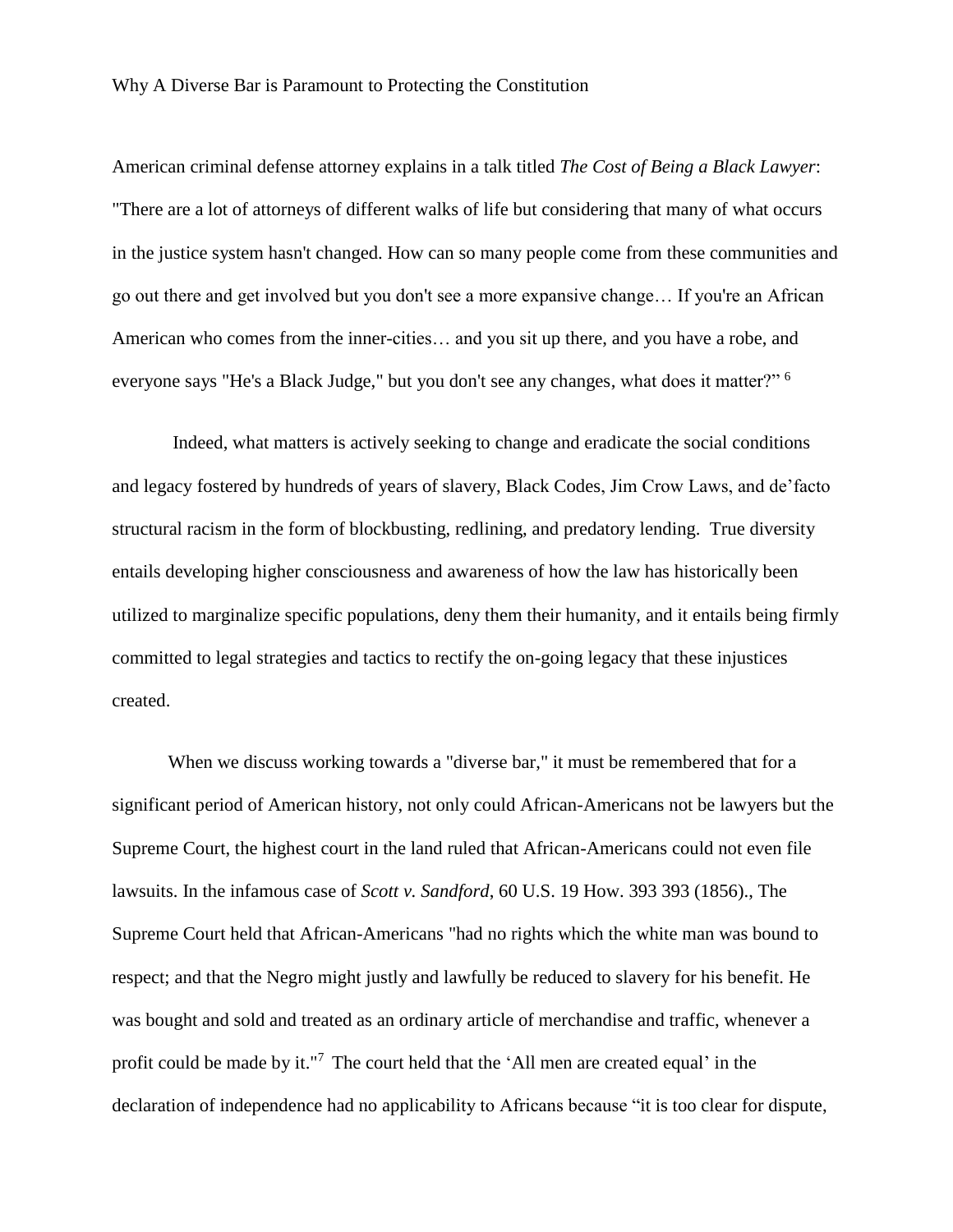that the enslaved African race were not intended to be included, and formed no part of the people who framed and adopted this declaration."<sup>8</sup> Thus, African-Americans could not even bring lawsuits.

African-American victims of white violence received no justice in court. In a lesser wellknown case of *North Carolina vs Mann*, John Mann brutally lashed his slave, Lydia.<sup>9</sup> She attempted to escape, Mann shot and wounded her. John Mann was indicted for assault and battery. The court dismissed the charges, and Judge Thomas Ruffin declared, "The power of the master must be absolute, to render the submission of the slave perfect."<sup>10</sup> He postulates a 'slippery slope' argument stating that if white slave masters can be brought up on charges for shooting slaves, they could theoretically be brought on charges for any form of abuse, and this would undercut the very purpose of slavery.<sup>11</sup> In light of John Mann shooting a black woman, the court declared, "There is no remedy."<sup>12</sup>

 Thus, for a large portion of American history, African-Americans and other minorities were considered property who had no right even to become a lawyer. Large efforts were made to deny African-Americans entry into law schools and were not expected to enter into the law profession.<sup>13</sup> This is famously demonstrated in the Autobiography of Malcolm  $X$ <sup>14</sup>. When young Malcolm says he wants to be a lawyer, he was told that it was "no job for a N----."<sup>15</sup> African-Americans were historically denied entry into law school.<sup>16</sup> Macon Bolling Allen is largely believed to be the first African-American to acquire a license to practice law. He learned to practice law by studying under a local abolitionist lawyer from Maine.<sup>17</sup> Allen amazingly walked fifty miles to the bar exam test site due to a lack of transportation.<sup>18</sup> He still managed to pass the intensive exam.<sup>19</sup> John Mercer Langston, another great African-American attorney, studied law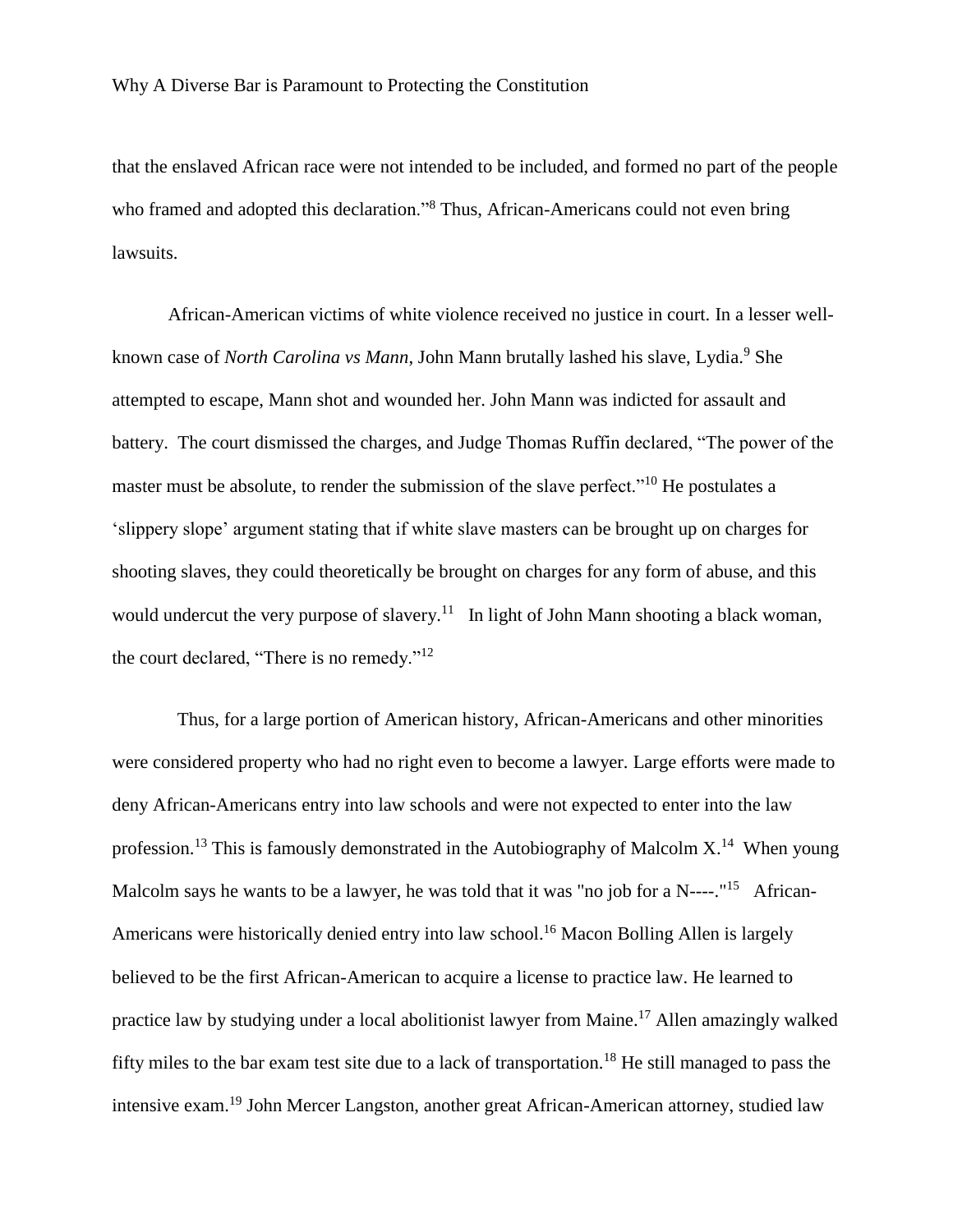under the abolitionist lawyer Sherlock James and would serve as the first dean of Howard Law School.<sup>20</sup> Charlotte E Ray, Thurgood Marshall, Charles Hamilton, and other great African-American legal minds worked to challenge unjust interpretations of the Constitution that facilitated the oppression of Black people.

African-American lawyers were essential to the Civil Rights Movement, and though great strides were made, African-Americans continue to face discriminatory treatment in certain areas of life. The Economic Policy Institute found that "the share of African Americans in prison or jail almost tripled between 1968 and 2016 and is currently more than six times the white incarceration rate. $121$  The fact that the incarceration of African-Americans has tripled three times between 1968 and 2016 compels us to look at how the lack of appreciation for diversity in the judicial system contributes to the unjust treatment of African-Americans.<sup>22</sup>

# **The Lack of Diversity in the Judiciary and Its Consequences**

The Model Code of Judicial Conduct enshrines judicial ethics that obligates judges to uphold integrity and impartiality.<sup>23</sup> Thus, judges must act in a manner that promotes public confidence in the independence, integrity, and fairness of the judiciary.<sup>24</sup> These rules are essential to the functioning of a just society and the rule of law. Judges play a crucial part in the judicial system. They have the responsibility of interpreting the law, and they dictate how hearings and trials unfold. Judges are supposed to be impartial decision-makers in the pursuit of justice. Yet, a study by the Center for American Progress (CAP) on African-American judges in the Federal Judiciary highlights the dearth of the diversity of the bench,<sup>25</sup> Eighty percent of federal judges are white, and 73 percent are male.<sup>26</sup> African-Americans make up 9.9 percent of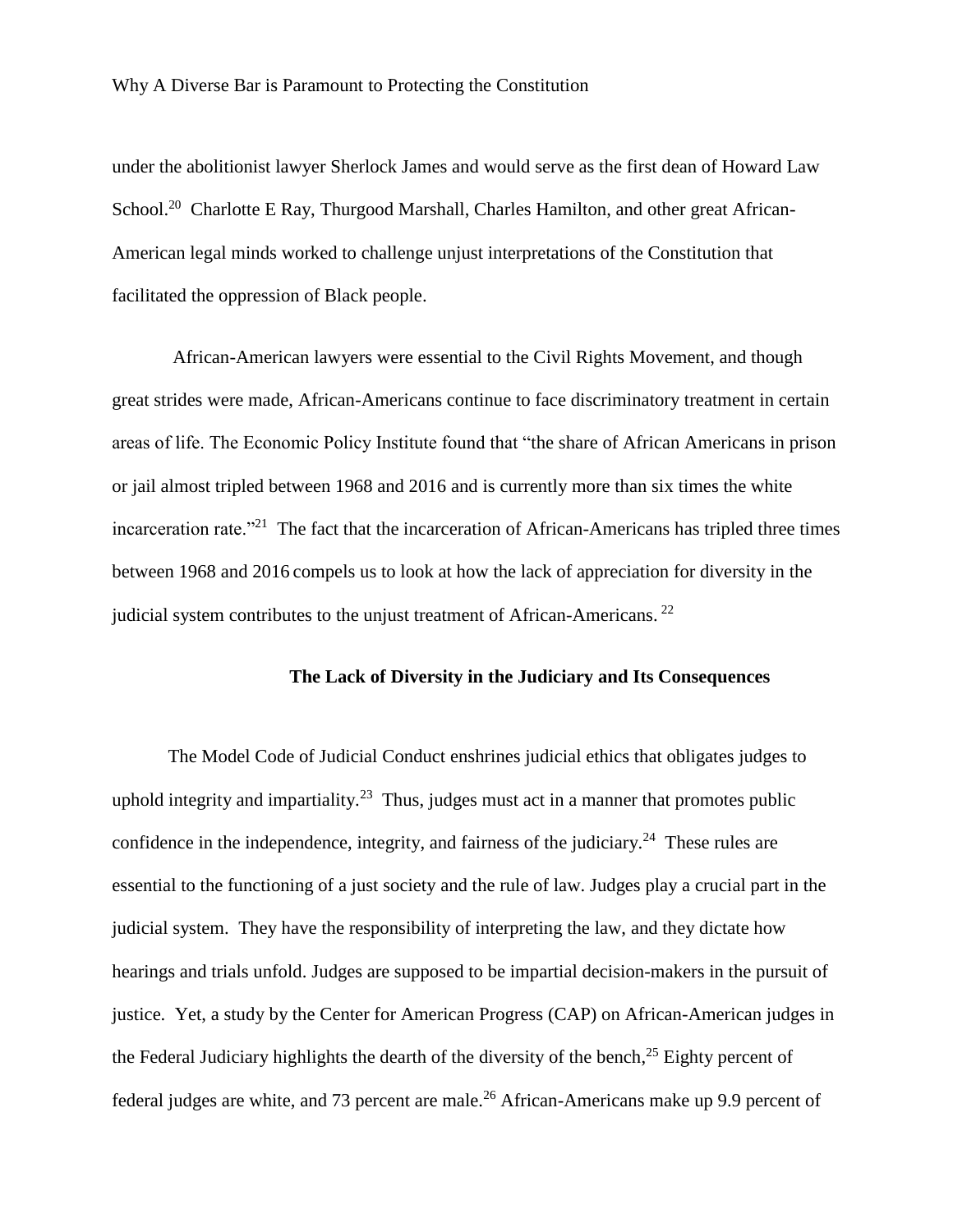sitting judges in the federal judiciary, and African-American women make up just 3.4 percent of sitting judges.<sup>27</sup> In terms of the Federal Court of Appeals, 22 African-American judges are sitting in the U.S. Court of Appeals, meaning African Americans constitute just 7.6 percent of all sitting U.S. circuit judges.<sup>28</sup> The study *Does Unconscious Racial Bias Affect Trial Judges* found that:

"The proportion of white judges in our study who revealed automatic associations of white with good and black with bad was, if anything, slightly higher than the proportion found in the online surveys of white Americans. Thus, a professional commitment to equality, unlike a personal commitment to the same ideal, appears to have a limited impact on automatic racial associations, at least among the judges in our study. Alternatively, the overrepresentation of black Americans among the criminal defendants who appear in front of judges might produce invidious associations that overwhelm their professional commitment."<sup>29</sup>

Prosecutors in the United States are also overwhelmingly white.<sup>30</sup> A study from the Center for Technology found that 95 percent of elected prosecutors are white, 79 percent are white men, three in five states have no elected black prosecutors, 14 states have no elected prosecutors of color, and just 1 percent of elected prosecutors are minority women.<sup>31</sup> A recent study from Vera Institute found that when the prosecution could exercise discretion, at every level from case screening, bail recommendation, charging, and sentences in the plea, black defendants were subjected to more severe outcomes in comparison to whites.<sup>32</sup> Next, we will look at the ways this lack of diversity in the judiciary actively erodes the constitutional rights of African-Americans.

## **How the Lack of Diversity Erodes Sixth Amendment Protections**

**Unequal Assistance of Counsel**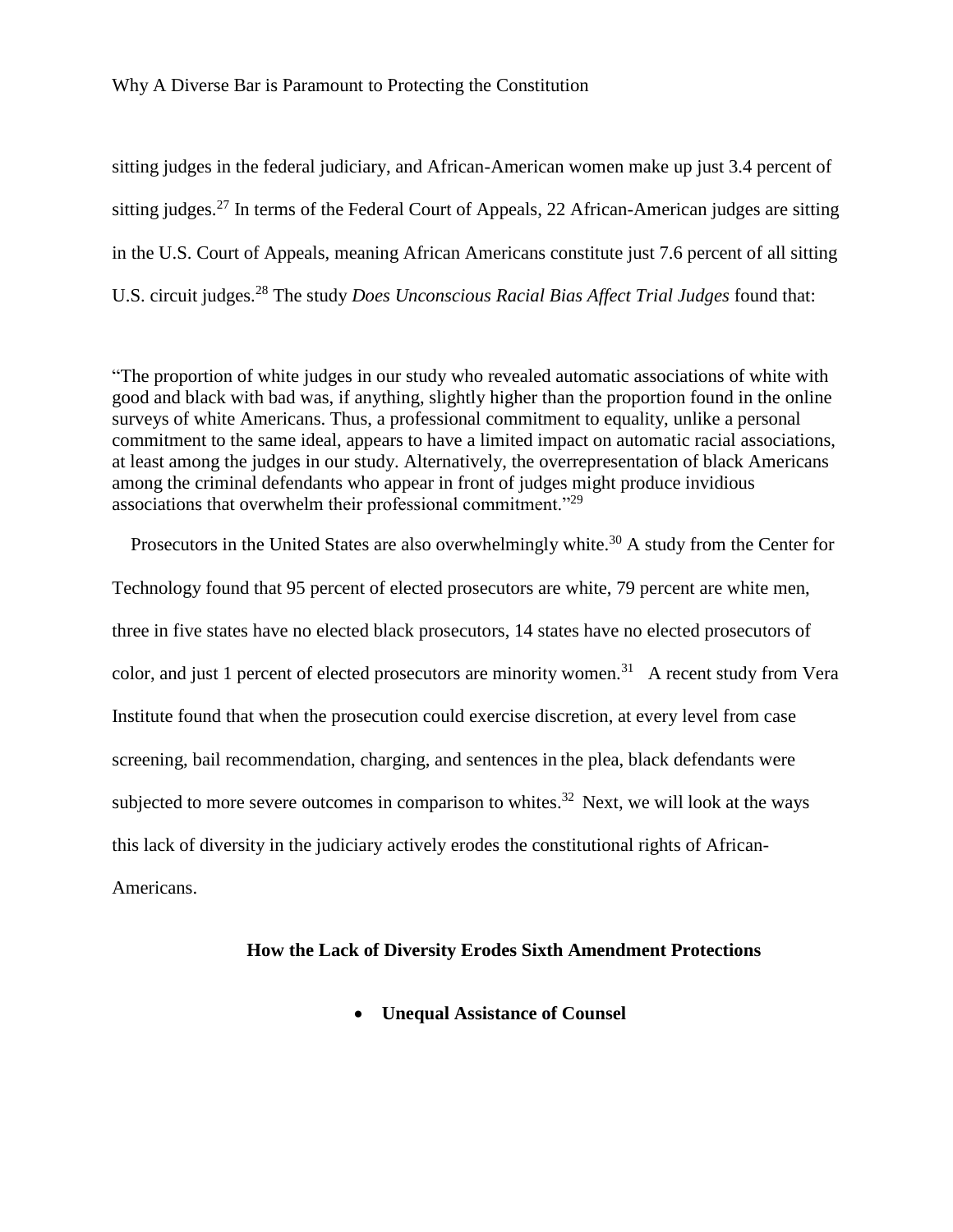The Sixth Amendment states that "in all criminal prosecutions, the accused shall ... have the assistance of counsel for his defense."<sup>33</sup> In the case of *Edwards v. Arizona,* 451. U.S. 477 (1981), the U.S. Supreme Court ruled that when a suspect asks for an attorney, the interrogation must end and that a lawyer must be provided.<sup>34</sup> The judicial enforcement of this case is paramount to protecting the Sixth Amendment rights of criminal suspects under the Constitution. However, there have been instances in which the lack of appreciation for diversity has eroded this constitutional right for criminal suspects who speak ethnic dialects of English.

In Louisiana, an African-American Warren Demesme was arrested. During the interrogation, he stated, "I know that I didn't do it, so why don't you just give me a lawyer dog 'cause this is not what's up." <sup>35</sup> The police did not provide him with a lawyer and continued to question him. Demesmee moved to have these statements suppressed, in violation of his Sixth Amendment Rights. However, the judge ruled that the defendant's ambiguous and equivocal reference to a "lawyer dog" does not constitute an invocation of counsel that warrants termination of the interview, and the police's action did not violate the Sixth Amendment.<sup>36</sup>

The decision, in this case, demonstrates a lack of understanding of African-American vernacular English in which "dog" can refer to a person not a canine and in which what appears to be an interrogative question prefaced by "why" can still function in a declarative sense.<sup>37</sup> In *African-American English: A Linguistic Introduction,* Dr. Lisa J. Green explains the usage of rhetorical questions in the African-American vernacular, stating "[q]uestions like this may be rhetorical in that they will not require an answer. That is to say that the questions may be asked with an answer in mind, so all the speaker is really asking is that the listener agree with or affirm what the speaker expects to be the case."<sup>38</sup>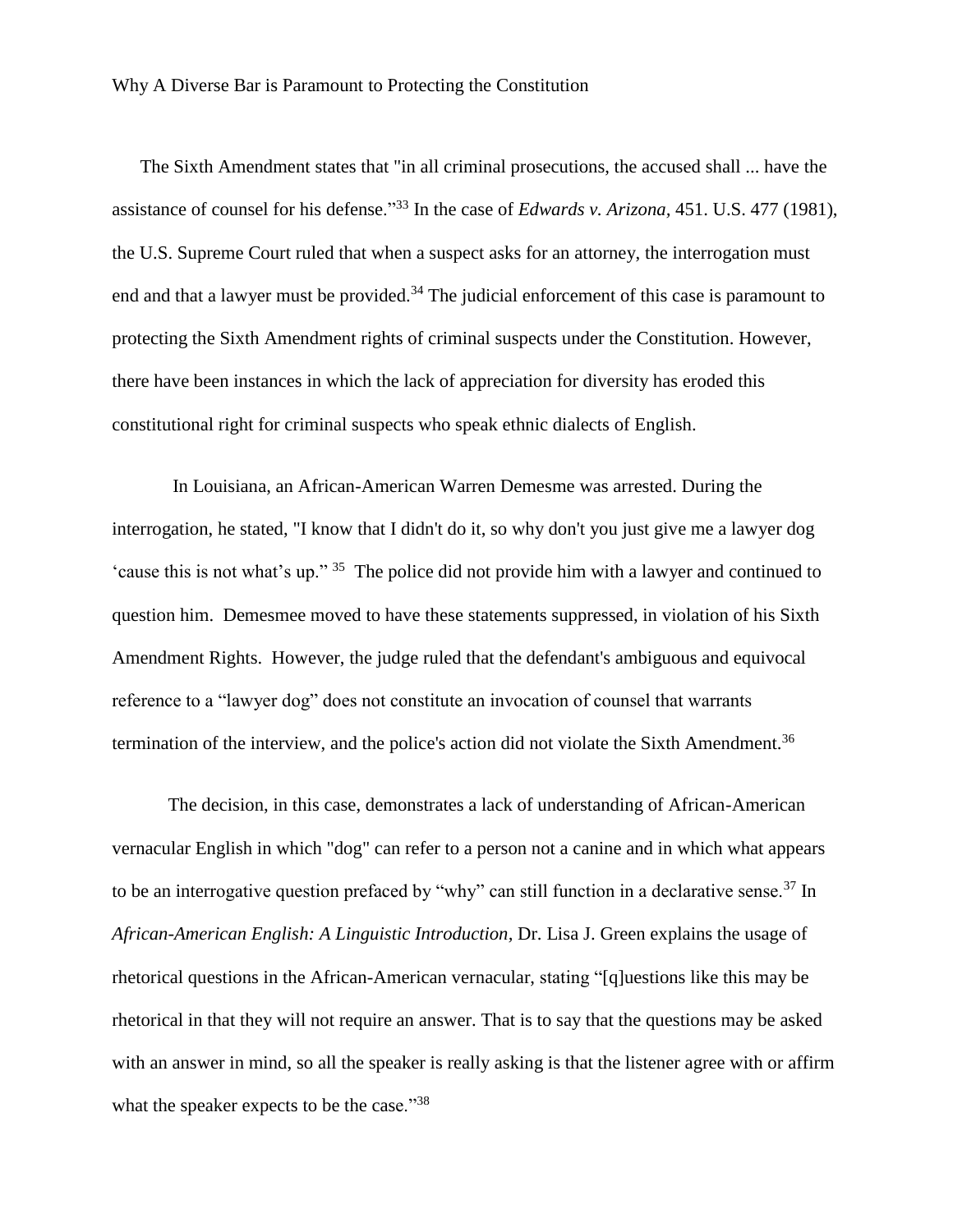Demesmee's statement would not have been seen as ambiguous by a judicial system that recognizes the nuances and intricacies of African-American English. The decision, in this case, was a flagrant violation of Demesme rights as the court ruled that he did not have to be granted a lawyer based upon the court's misunderstanding of African-American English.

Public defenders are obligated to defend their clients to fulfil the promise of Gideon zealously. However, a recent study titled *Implicit Racial Bias in Public Defender Triage* found that the promise of Gideon is being harmed due to the excessive caseloads given to public defenders and drastic underfunding of public defender offices. Song Richardson and Phillip Atiba Goff explain that "many public defenders are committed to zealous and effective advocacy, there is abundant reason for concern that implicit racial biases may affect their decisions."<sup>39</sup>

 Their thesis is that because public defenders must prioritize cases due to the immense workload they tend to prioritize cases in which they feel confident the defendant is not guilty and in which they believe the government cannot prove their case beyond a reasonable doubt.<sup>40</sup> They hypothesize that due to implicit studies tying blackness to criminality that African-American criminal suspects may have their cases less prioritized by their public defender.<sup>41</sup>

Bolstering this is an article titled *Public Defenders Can Be Biased, and It Hurts Their Non-White Clients,* which provides an example of a 19-year-old, African-American, who was charged with illegal possession of a weapon.<sup>42</sup> He explained that he carried the weapon because a rival gang had just killed his friend and feared he could be next. His attorney, who grew up in an upper-class neighborhood and graduated from a privileged school, was skeptical of this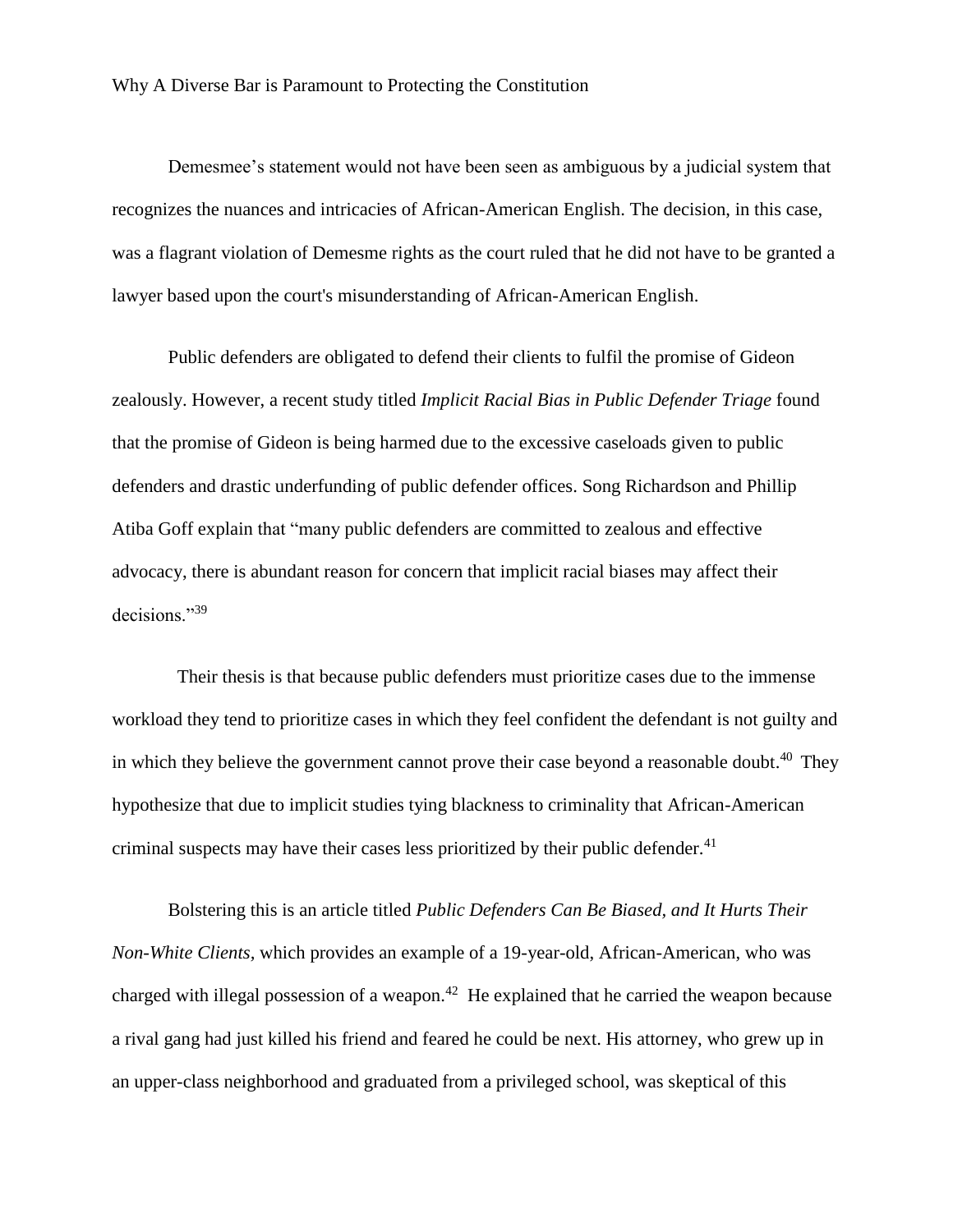explanation and wondered why he simply did not call the police.<sup>43</sup> The article explains that when lawyers doubt their client, they will be unable to convince a jury of their client's innocence and push clients to plead guilty.<sup>44</sup> The attorney's skepticism about his client's defense demonstrates a lack of understanding of the dynamics within many low-income, urban communities in which calling the police to handle disputes is stigmatized. $45$  This lack of thought diversity and cultural dynamics within specific communities can lead to unjust outcomes in criminal trials.<sup>46</sup>

#### **How Lack of Diversity Erodes Eighth Amendment Protections**

## **Excessive Bails for African-Americans**

The Eighth Amendment prohibits the federal government from imposing excessive bail, excessive fines, or cruel and unusual punishments.<sup>47</sup> The Constitution protects the presumption of innocence, allowing for a person to be afforded the opportunity to post bond in an amount that would guarantee the person would be released from custody with the condition of showing up to their court date. Yet, the lack of respect for diversity in the judiciary has dire consequences upon African-American criminal defendants.

A study titled *Does Unconscious Racial Bias Affect Trial* Judges found that white trial judges were impacted by implicit racism. Judges set bail at amounts that were twenty-five percent higher for black defendants than for similarly situated white defendants.<sup>48</sup>

A study by the National Bureau of Economic Research titled *Racial Bias in Bail Decision* found that white defendants marginally released on bail were 9.7 percent more likely to be rearrested for a drug crime before case disposition than marginally released black defendants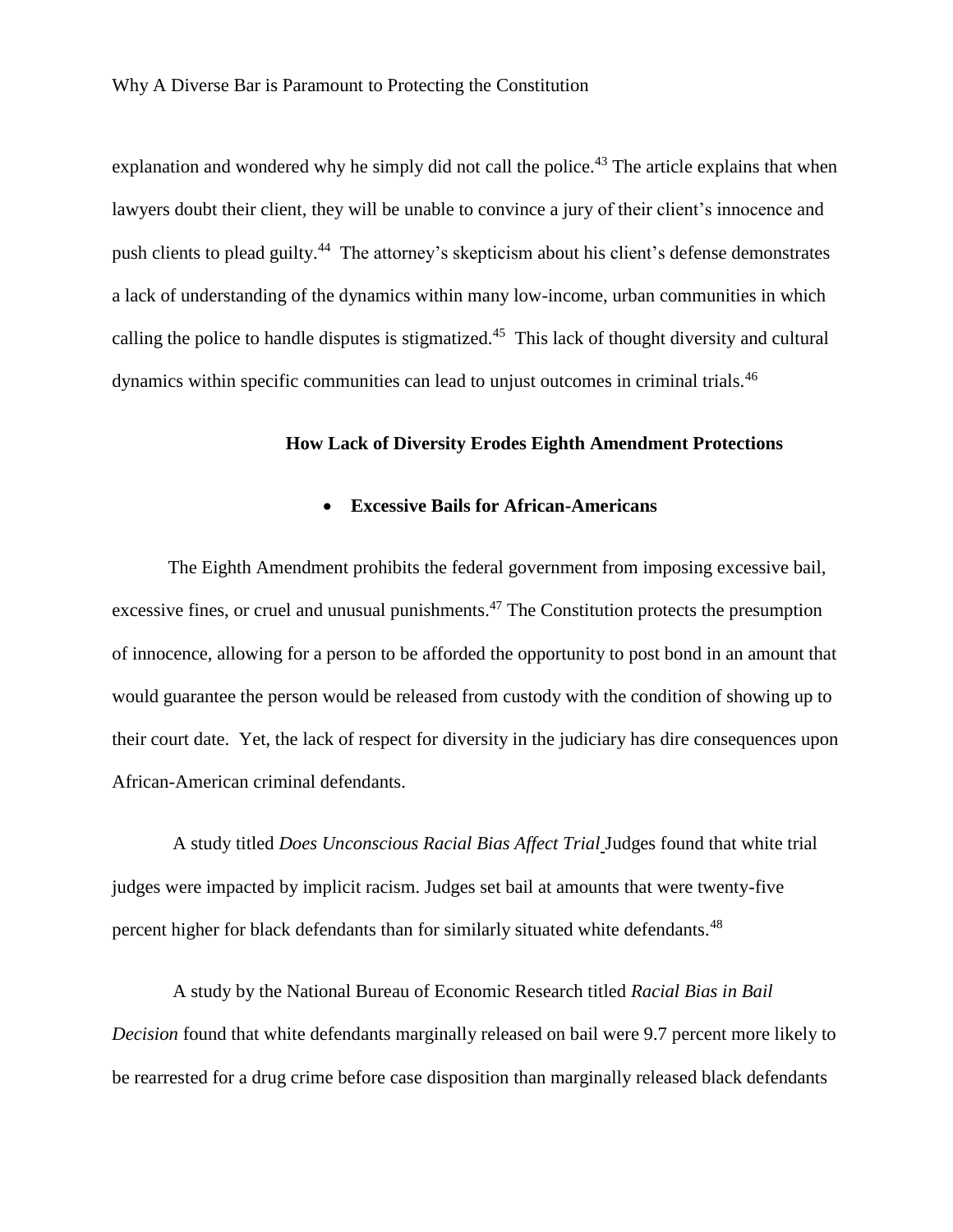and 8.2 percent more likely to be rearrested for a violent crime before disposition than marginally released blacks.<sup>49</sup>

The study explains that "results indicate that even after accounting for differences in other observable characteristics by defendant race, bail judges appear to be directly racially biased against black defendants."<sup>50</sup> Analyzing the data of various bail hearings, the study indicates that racial bias was significantly higher among both part-time judges and inexperienced judges demonstrating more experienced judges could better predict misconduct risk for defendants."<sup>51</sup> Ultimately, the study concluded that "Taken together, these results are most consistent with bail judges relying on race-based heuristics that exaggerate the relative danger of releasing black defendants versus white defendants at the margin."<sup>52</sup> This is a consequence of a lack of appreciation for diversity.

### **Excessive Sentencing for African-American Defendants**

One of the significant consequences for the lack of appreciation of diversity is disparate racial sentences. In *U.S. V Clary,* 846 F. Supp. 768, 783(1994), an African-American was arrested for possession with the intent to distribute 770 grams of crack cocaine.<sup>53</sup> Edward Clary, filed a motion challenging the constitutionality of the crack statute by stating it violated his equal protection guaranteed by the Fifth Amendment.<sup>54</sup> The defendant argued that the longer sentences for possession of cocaine base than for the identical amount of cocaine powder treated similarly situated defendant in a different manner, which violated his right to equal protection under the law.<sup>55</sup> The laws penalized crack cocaine 100 times more than powder cocaine.<sup>56</sup> In its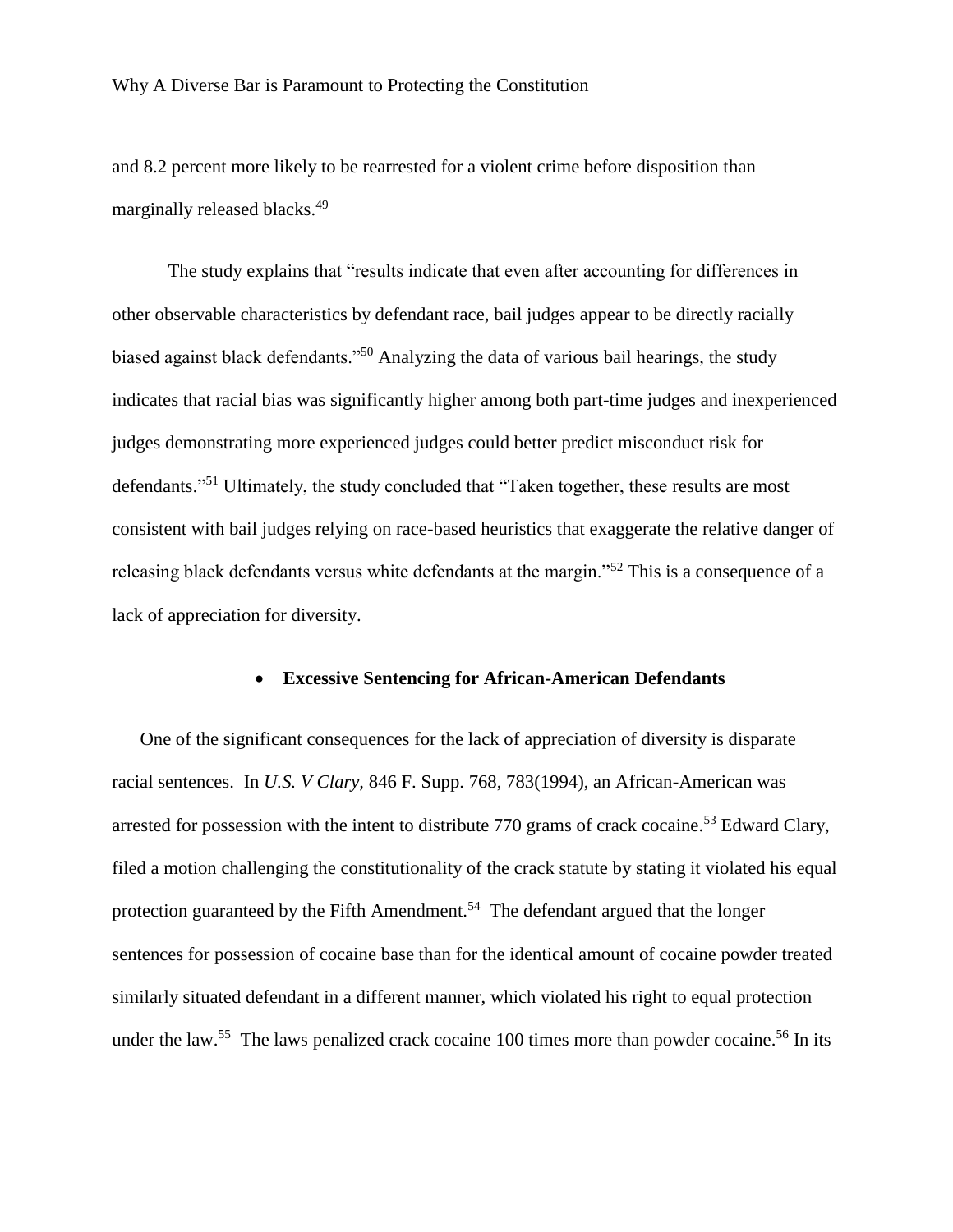## Why A Diverse Bar is Paramount to Protecting the Constitution

decision, the court noted that there was no concrete scientific basis for criminalizing crack cocaine more than powdered cocaine:

 "The prospect of black crack migrating to the white suburbs led the legislators reflectively to punish crack violators more harshly than their white, suburban, powder cocaine dealing counterparts. The outcome resulted in the legislators drafting the crack statute with its Draconian punishment."<sup>57</sup>

The court cited how the media projected images of African-American males led to the enactment of the crack statue with devastating prejudices being foisted upon African-Americans.<sup>58</sup> The sentencing disparities for crack vs. cocaine are a prime example of when a lack of diversity infringes upon the constitutional rights of people.

There is no scientific basis for sentencing crack more harshly than cocaine. The American Medical Association study *Crack Cocaine and Cocaine Hydrochloride Are the Difference Myth, or Reality* found that "The physiological and psychoactive effects of cocaine are similar regardless of whether it is in the form of cocaine hydrochloride or crack cocaine."<sup>59</sup> The study also concluded that the propensity for addiction was not based on the form of the drug but on the amount used, frequency, and the method of use.<sup>60</sup> Despite this, crack has been punished more heavily than cocaine hydrochloride.<sup>61</sup> The decision to punish crack more harshly than cocaine was rooted purely in anti-Black discrimination.

#### **How Lack of Diversity Erodes Fourth Amendment Protections**

#### **Reasonable Searches**

The case of *Map. vs Ohio* was a groundbreaking case that prohibits prosecutors from using evidence that was obtained by violating the Fourth Amendment protections against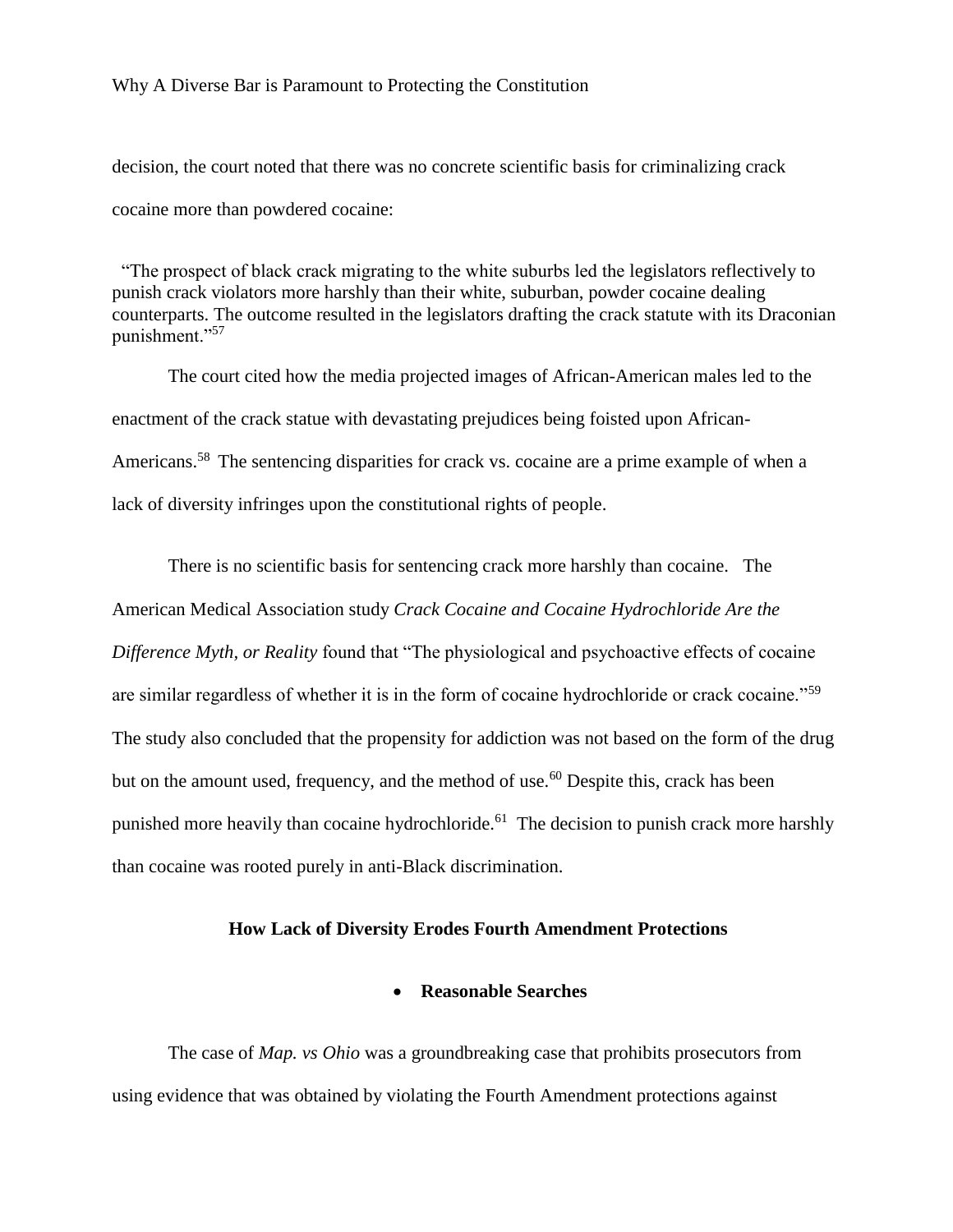unreasonable searches and seizures**.** <sup>62</sup> Criminal defense attorneys can argue during suppression hearings why specific evidence was obtained from an illegal seizure without reasonable suspicion. One issue that emerges is how "seizure" is defined. The standard definition adopted by courts is a seizure that occurs within the Fourth Amendment when the police's conduct indicates to a reasonable person, taking into account their circumstances, the person is not free to ignore the police presence and leave at will.<sup>63</sup>

In the case of *United States v. Mendenhall,* an African-American woman, was walking through a concourse of the Detroit Metropolitan Airport after a commercial flight from Los Angeles.<sup>64</sup> During her walk through the airport, Drug Enforcement Administration agents suspected that she was unlawfully transporting narcotics.<sup>65</sup> They asked Sylvia Mendenhall a series of questions, asked to search her handbag, and then strip-searched her. Before the search, the police informed her that she had the right to decline the search. She submitted to the search, and heroin was found in her possession.<sup>66</sup> Her defense attorney argued that the heroin should be suppressed as the fruits of an illegal search.<sup>67</sup> Furthermore, her defense argued due to her status as a Black woman, she "felt unusually threatened by the officers, who were white male," and as such, her agreement to be searched was coerced and not valid.<sup>68</sup>

In other words, the standard 'reasonable person" standard does not take into account how race may impact a person's perception that they are not, in fact, free to leave. The case of *Commonwealth v. Warren*, 475 Mass. 530 recognized this Reality though not under the Fourth Amendment but under Massachusetts Declaration of Rights.<sup>69</sup> In this case, two African-American men began to flee as police approached them, saying "hey fellas." After commanding them to stop, the men continued to run. The police pursued them apprehended them, searched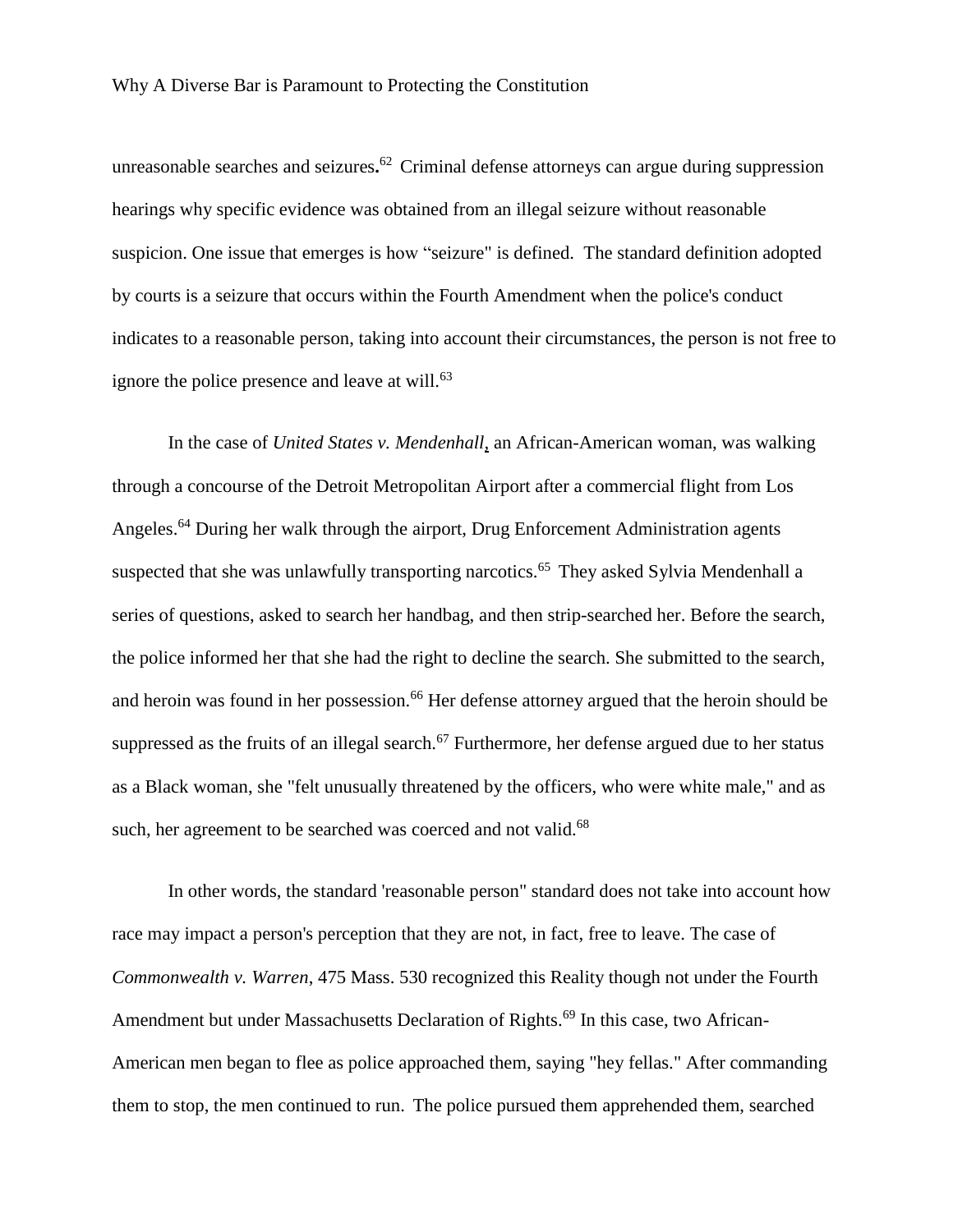## Why A Diverse Bar is Paramount to Protecting the Constitution

them, and found a firearm.<sup>70</sup> The issue in the case was whether the flight of the individuals gave the police sufficient reasonable suspicion to search them. In a highly progressive decision, the court ruled it did not:

Instead, the finding that black males in Boston are disproportionately and repeatedly targeted for FIO [Field Interrogation and Observation] encounters suggests a reason for flight unrelated to consciousness of guilt. Such an individual, when approached by the police, might just as easily be motivated by the desire to avoid the recurring indignity of being racially profiled as by the desire to hide criminal activity.<sup>71</sup>

Though this case was decided under the Massachusetts Declaration of Rights, legal scholars have noted that there are flaws in the Supreme Court's treatment of race in Fourth Amendment decisions. Too often, race is not considered as a significant factor in determining whether an individual has been sufficiently seized and what constitutes to a "reasonable person" whether they would not feel free to ignore police presence can differ significantly by their race.<sup>72</sup>

### **Rule of Law and Differing Visions**

The Memphis Riots of 1866 ravaged the African-American community. Though slavery was over, the riots wanted to drive free blacks back to the slave plantation.<sup>73</sup> Black people were killed, injured, raped, and the homes as well as schools of African-Americans were burned.<sup>74</sup> Those dedicated to protect and serve proved to African-Americans that they could not trust the police for protection nor firefighters to put out the fires.<sup>75</sup> There was never any criminal prosecution of those who partook in these attacks against African-Americans.<sup>76</sup> In analyzing the Memphis Race Riots, The Honorable Judge Bernice B. Donald, in her law review article, explains that for white people, the rule of law meant the restoration of white supremacy<sup>77</sup>. Still,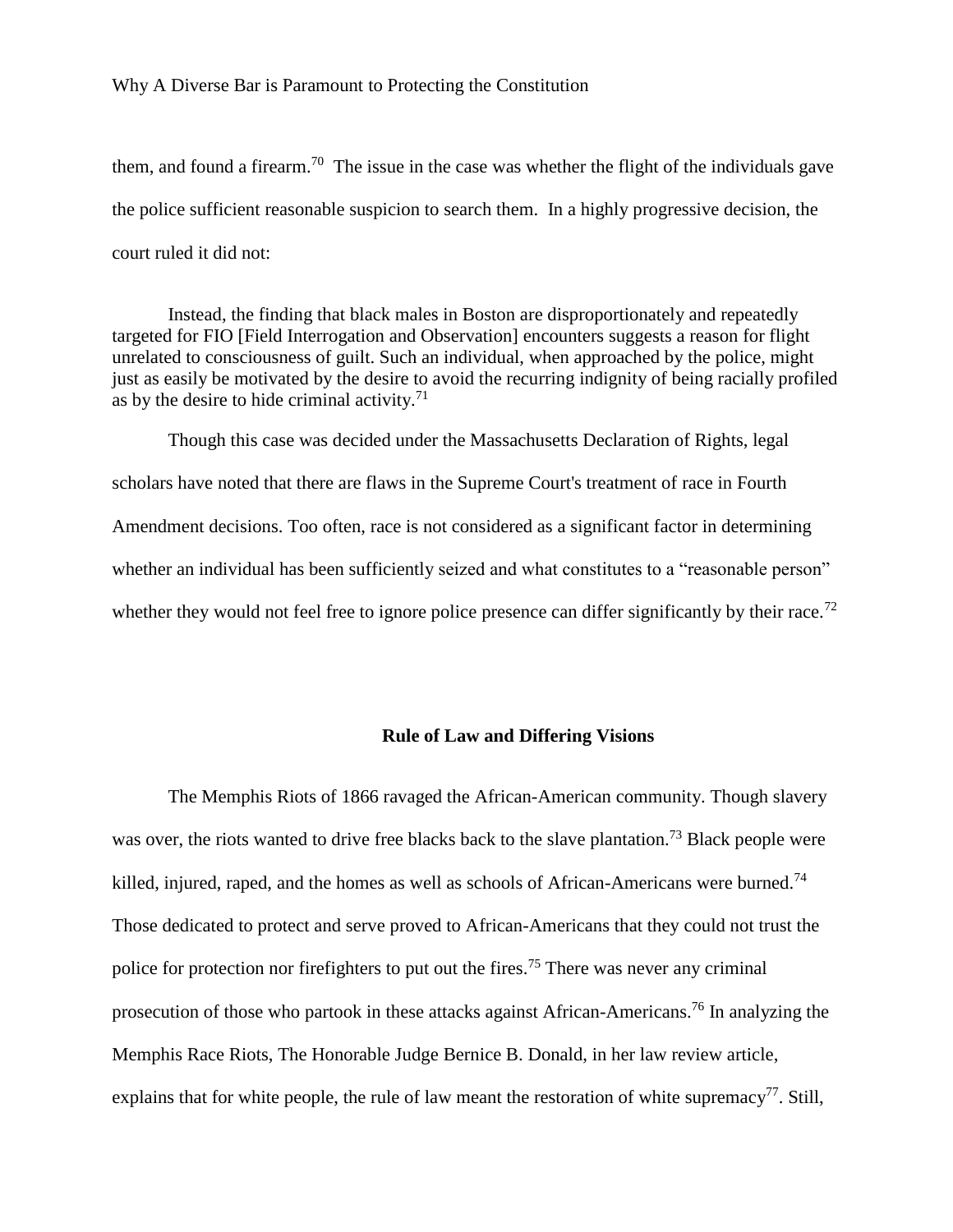## Why A Diverse Bar is Paramount to Protecting the Constitution

for African-Americans, the rule of laws means holding America to fulfill the promises of the declaration of independence--that all men are created equal.<sup>78</sup> The congressional record of the riot in Memphis notes:

The fact that . . . not a single step had been taken to vindicate the law by the civil authorities, which is considered to be one of the most alarming signs of the times. That no effort should have been made by the civil authorities to bring to justice the perpetrators . . . is a burning and lasting disgrace to the officers of the law, and a blot on the American name.<sup>79</sup>

 Though a tragic event, it would lead to the passage of the Fourteenth Amendment, which held "All persons born or naturalized in the United States and subject to the jurisdiction thereof, are citizens of the United States and the state wherein they reside. No State shall make or enforce any law which shall abridge the privileges or immunities of citizens of the United States; nor shall any State deprive any person of life, liberty, or property, without due process of law; nor deny to any person within its jurisdiction the equal protection of the laws."<sup>80</sup>

Despite the passage of the  $14<sup>th</sup>$  amendment, the perception that African-Americans cannot be treated fairly in court still lingers. During the '60s, the United States endured numerous riots within African-American communities due to their mistreatment. The Watts Riots of 1965 was provoked after white police officers physically assaulted a pregnant African-American woman. There were over 34 deaths from this riot and \$40 million in property damage. Dr. Martin Luther King. Jr. speaking on the race-related riots in the sixties, stated these powerful words:

<sup>&</sup>quot;It is not enough for me to stand before you tonight and condemn riots. It would be morally irresponsible for me to do that without, at the same time, condemning the contingent, intolerable conditions that exist in our society. These conditions are the things that cause individuals to feel that they have no other alternative than to engage in violent rebellions to get attention. And I must say tonight that a riot is the language of the unheard."<sup>81</sup>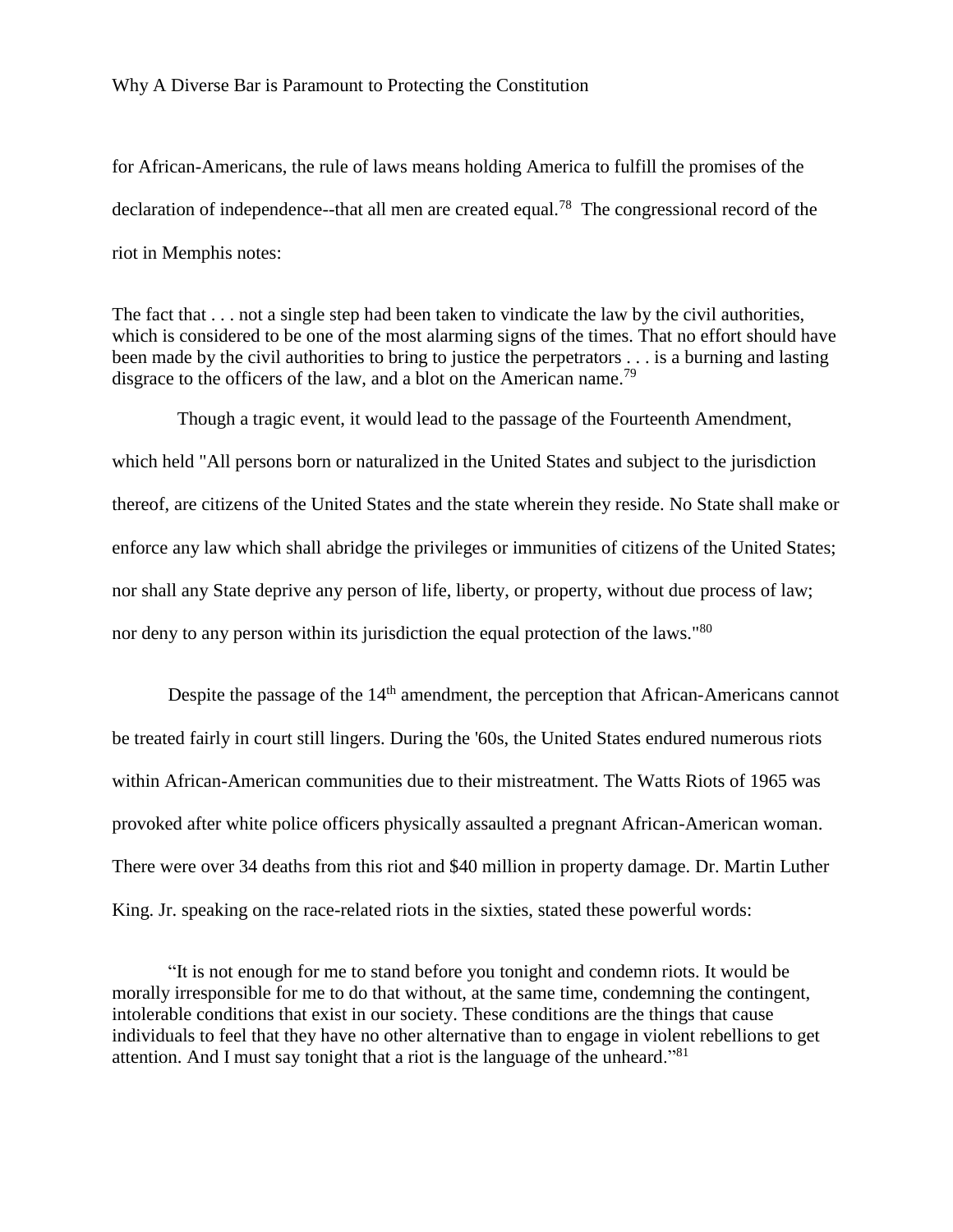Dr. Martin Luther King's powerful words underscore a critical point. When people do not believe the judicial system can provide them with justice, treat them impartially, and with dignity, they can and will resort to extra-judicial means. Today, African Americans continue to be more likely to report that they will not receive fair and equal treatment in civil or criminal cases than white Americans. $82$  The lack of diversity in the judicial system significantly impacts the ability of minorities to trust the legal system.

In *Racism in American Courts: Cause for Black Disruption or Despair*, Derrick A. Bell Jr. writes that during judicial proceedings**, "**Black defendants were more likely than whites to have received no proper indication of the charge, the right to testify, or the right to call and crossexamine witnesses.<sup>83</sup> Bell explains that "many African Americans in ghettos do not believe they will obtain a fair trial.<sup>84</sup> He states, "Lower courts in urban communities dispense 'assembly line' justice, that from arrest to sentencing, the poor and uneducated are denied equal justice with the affluent. Further, procedures such as bail and fines perpetuate class inequities."<sup>85</sup> Black Americans are also seven times more likely to be wrongfully convicted of murder and three times more likely to be wrongly convicted of sexual assault than white people.<sup>86</sup>

Adverse perceptions of the judicial system can only be resolved through a judiciary that genuinely understands and appreciates diversity. People deserve a legal system in which they can be confident in which they will be treated equitably regardless of their race or economic status, whether it be someone from the Rodney King riots of the '90s, the Ferguson riots of 2014, or the Baltimore' uprising. There will continue to be dire consequences if the system continues to be unjust. Former Director of Neighborhood Defender Services in Harlem, Leonard Noisette said, "A justice system which tolerates injustice is doomed to collapse."<sup>87</sup>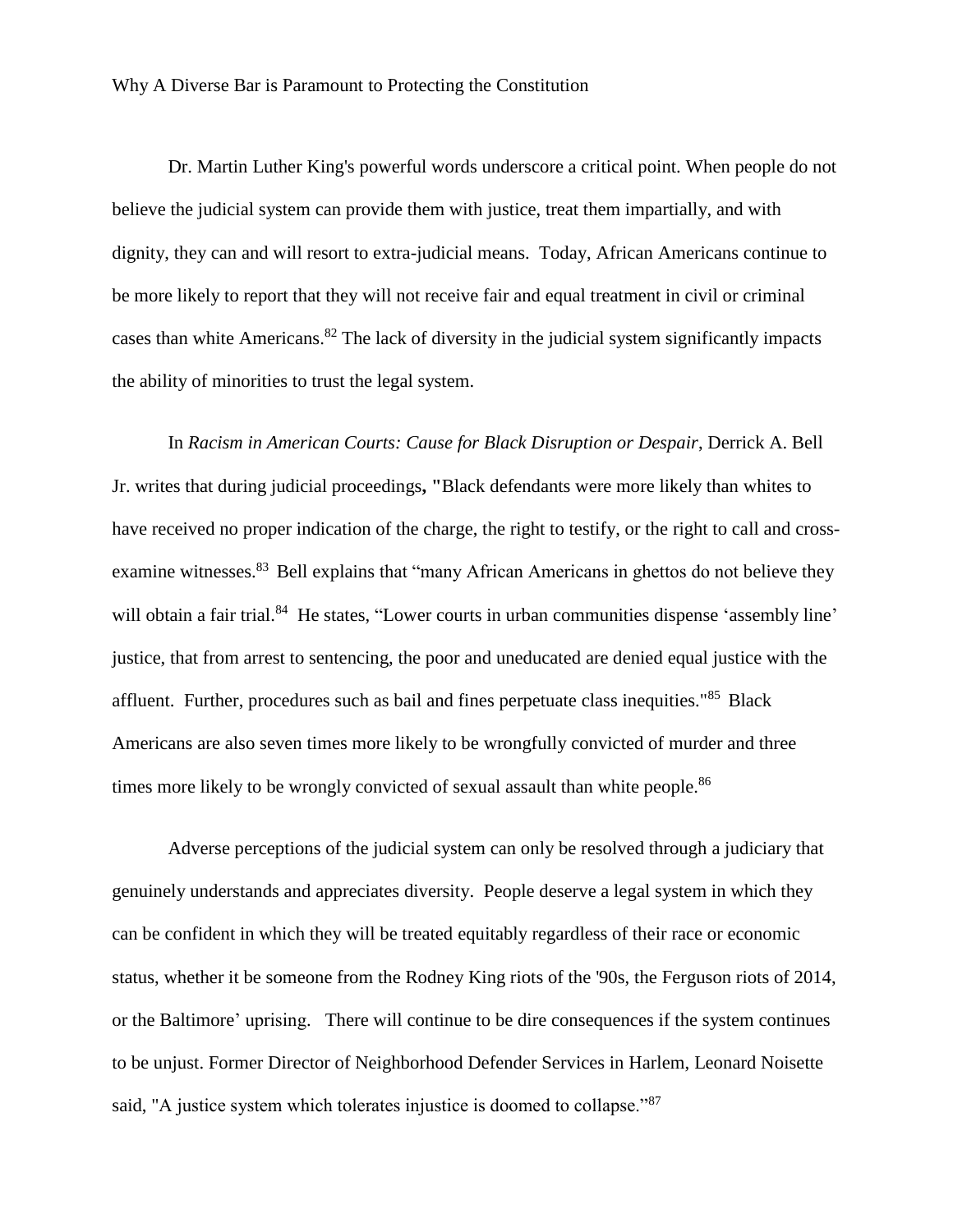https://www.heraldmailmedia.com/news/usa\_today/lawyering-while-black-attorney-says-deputyprofiled-him-as-a/article\_b1007b43-f812-5c6b-a416-ddfec9a7528e.html

3 *Id*.

4 *Id*.

5 *Id*.

<sup>6</sup> Zulu Ali, The Cost of Being a Black Lawyer Fighting for Justice, YouTube, (Aug 19, 2019), [https://www.youtube.com/watch?v=M5C4lqkO4\\_Q](https://www.youtube.com/watch?v=M5C4lqkO4_Q)

<sup>7</sup> Scott v. Sandford, 60 U.S. 19 How. 393 393 (1856).

8 *Id*.

 $10$  *Id.* 

 $11$  *Id.* 

 $12$  *Id.* 

<sup>13</sup> R. SCOTT BAKER, PARADOXES OF DESEGREGATION: AFRICAN AMERICAN STRUGGLES FOR EDUCATIONAL EQUITY IN CHARLESTON, SOUTH CAROLINA, 1926-1972 ,84 (2020)

<sup>14</sup> MALCOLM X & ALEX HALEY, THE AUTOBIOGRAPHY OF MALCOLM X 43 (1966).

<sup>15</sup> African-American Registry, Macon B. Allen, one of America's first Black Lawyers, (Aug, 4,

2019)<https://aaregistry.org/story/americas-first-black-lawyer-macon-b-allen/>

<sup>16</sup> *Id.*

<sup>17</sup> *Id.*

<sup>18</sup> *Id.*

<sup>19</sup> *Id.*

 $20$  WILLIAM F CHEEK  $\&$  AIMEE LEE CHEEK, JOHN MERCER LANGSTON AND THE FIGHT FOR BLACK FREEDOM, 1829-95, 132 & 456.

 $21$  Economic Policy Institute, 50 Years after the Kerner Commission, African Americans are better off in many ways but are still disadvantaged by racial inequality,(Feb, 26th,

2018)https://www.epi.org/publication/50-years-after-the-kerner-commission/ <sup>22</sup> *Id*.

<sup>23</sup> Model R. Prof. Canon 1 (ABA 2020)

 $^{24}$  *Id.* 

<sup>25</sup> Center for American Progress; RELEASE CAP Report Highlights Troubling Lack of Diversity Among Federal Judges (Feb. 13, 2020).

 $^{27}$  *Id.* 

 $^{28}$  *Id.* 

<sup>29</sup> Jeffrey J. Rachlinski et al., Does Unconscious Bias Affect Trial Judges?, 786 Cornell Law Faculty Publications (Mar. 2009),

<sup>&</sup>lt;sup>1</sup> Ryan W. Miller, *'Lawyering while black': Attorney says Deputy Profiled Him as a Suspect at* Courthouse, Herald-Mail Media, (Mar. 29, 2019), 

<sup>2</sup> *Id*.

<sup>9</sup> North Carolina v. Mann, 13 N.C. 263, (1829).

 $\overline{\frac{26}{}}$ *Id.*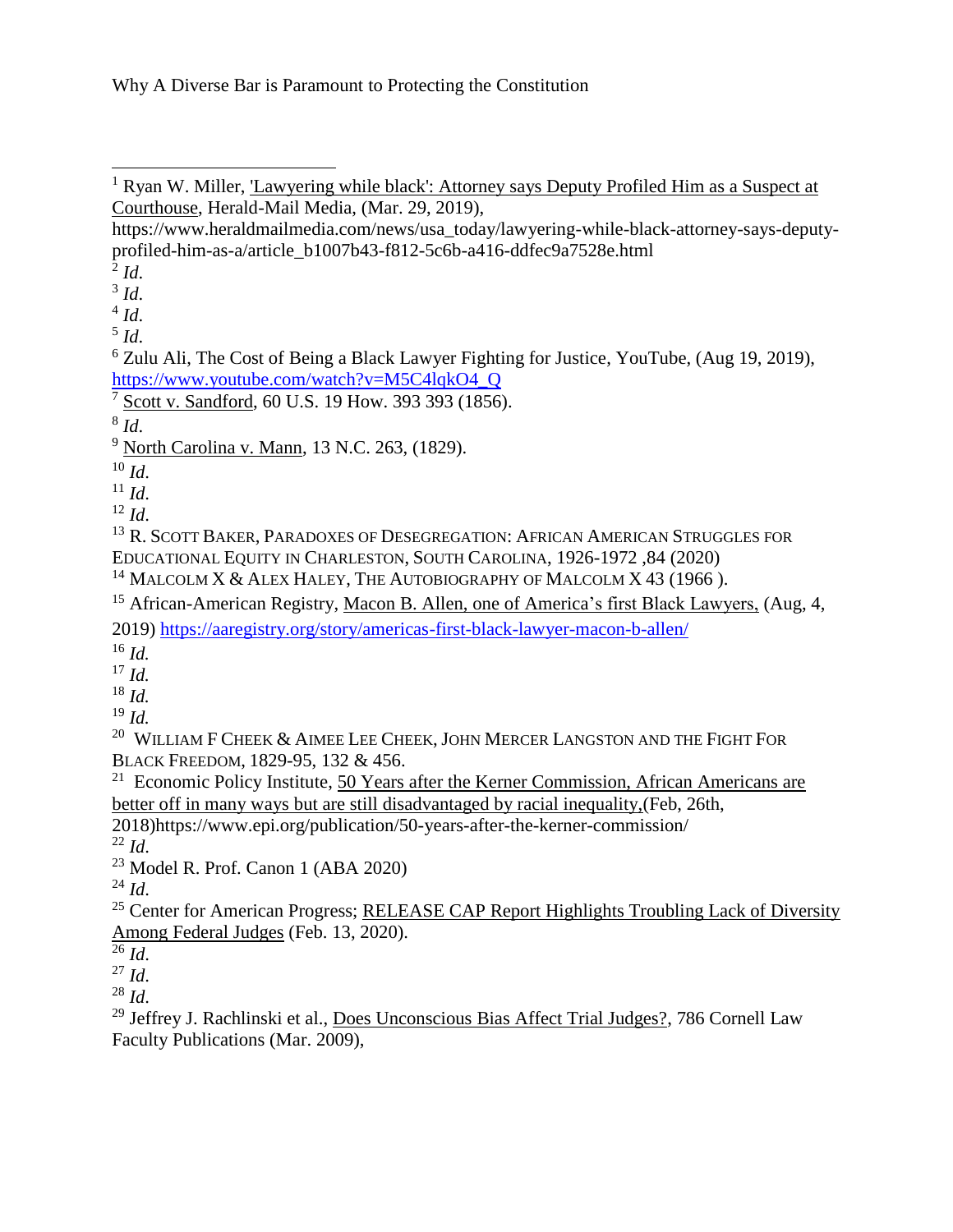<sup>30</sup> Nicholas Fandos, A Study Documents the Paucity of Black Elected Prosecutors: Zero in Most States, The New York Times (2015), https://www.nytimes.com/2015/07/07/us/a-study-

documents-the-paucity-of-black-elected-prosecutors-zero-in-most-states.html? r=0.

<sup>31</sup> [https://www.theguardian.com/law/2015/jul/07/us-elected-prosecutors-white-men-criminal](https://www.theguardian.com/law/2015/jul/07/us-elected-prosecutors-white-men-criminal-justice-system)[justice-system](https://www.theguardian.com/law/2015/jul/07/us-elected-prosecutors-white-men-criminal-justice-system)

 $\overline{32}$  Erica Bryant, Alicia Fullard & Melissa Garlick, Race, and Prosecution in Manhattan, Vera Institute of Justice, (2020), [https://www.vera.org/publications/race-and-prosecution-in](https://www.vera.org/publications/race-and-prosecution-in-manhattan)[manhattan.](https://www.vera.org/publications/race-and-prosecution-in-manhattan)

 $33$  U.S. Const. amend. VI, § 1.

<sup>34</sup> Edwards v. Arizona, 451 U.S. 477 (1981).

<sup>35</sup> Debra Cassens Weiss, Debra Cassens Weiss, Did Suspect ask for a 'lawyer dog' or a 'lawyer, daw?" Request was ambiguous justice says, American Bar Association(Nov, 1, 2017), <sup>36</sup> State v. Demesme, 228 So. 3d 1206

 $37$  See: Lisa Green, African American English: A Linguistic Introduction, (2002)

<sup>38</sup> *Id.* At 128

<sup>39</sup> Jeff Adachi, Public defenders, can be biased, too, and it hurts their non-white clients, The Washington Post (Jun. 7, 2016),

https://www.washingtonpost.com/posteverything/wp/2016/06/07/public-defenders-can-bebiased-too-and-it-hurts-their-non-white-clients/

<sup>40</sup> *Id*.  $^{41}$  *Id.* 

<sup>42</sup> Jeffrey J. Rachlinski et al., Does Unconscious Bias Affect Trial Judges?, 786 Cornell Law

Faculty Publications (Mar. 2009),

 $43$  David Arnold & Will Dobbie & Crystal S Yang, Racial Bias in Bail Decisions, 133 The Quarterly Journal of Economics 4, 1885-1932 (2017), https://www.nber.org/papers/w23421. <sup>44</sup> *Id*.

<sup>45</sup> *Id*. <sup>46</sup>*Id*. <sup>47</sup> *Id*. <sup>48</sup> *Id*. <sup>49</sup> *Id*. <sup>50</sup>*Id*.  $^{51}Id.$ <sup>52</sup>*Id*. <sup>53</sup> United States v. Clary, 846 F. Supp. 768 (E.D. Mo. 1994) <sup>54</sup> I*d*. at 770. <sup>55</sup> *Id.* <sup>56</sup> *Id.* <sup>57</sup> *Id* at 784. <sup>58</sup>*Id*

<sup>59</sup>D. K. Hatsukami & M.W. Fischman, Crack Cocaine, and Cocaine Hydrochloride. Are the Differences Myth or Reality?, 276 The Journal of the American Medical Association, 1580–1588 (1996), https://www.ncbi.nlm.nih.gov/pubmed/8918856.